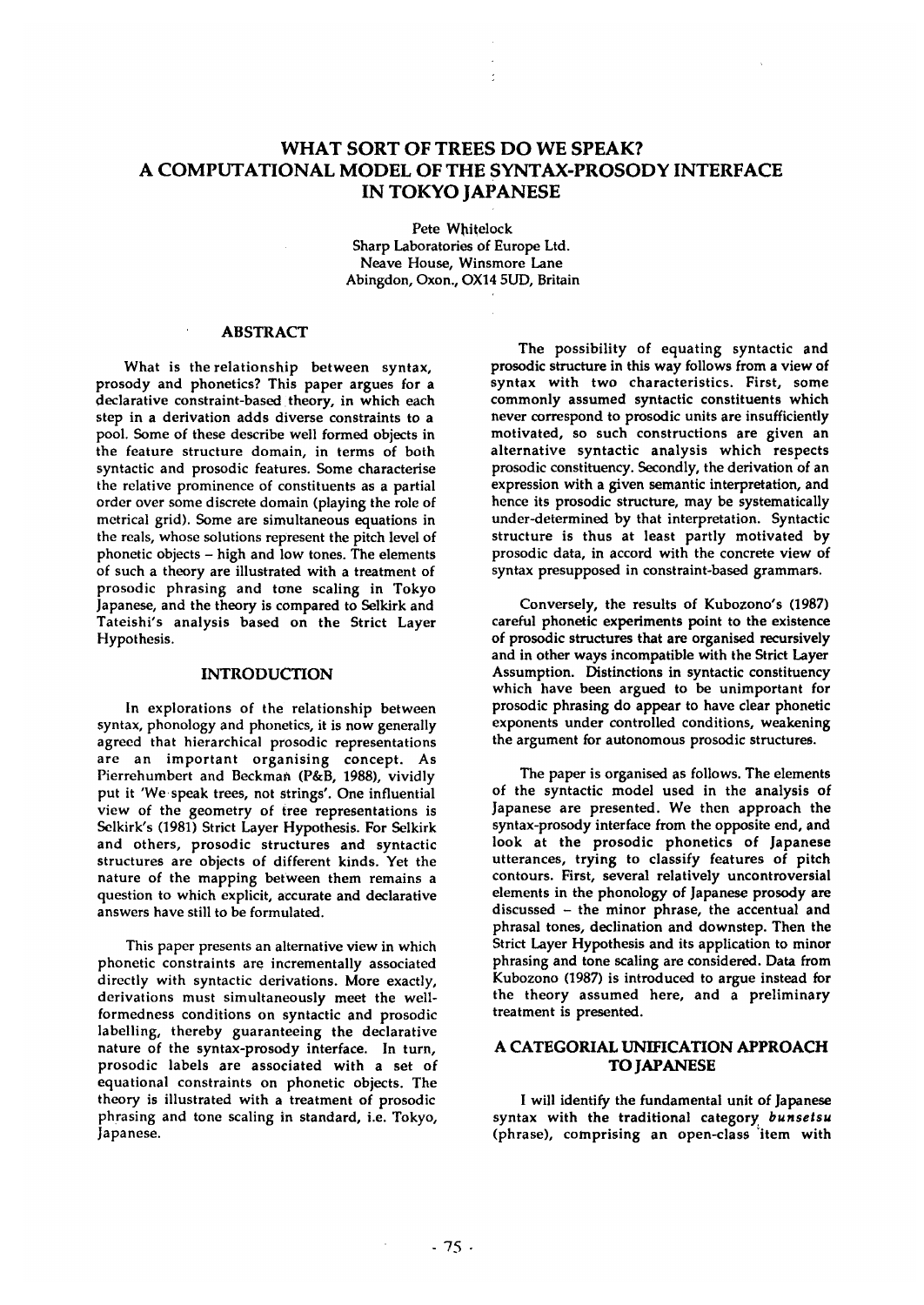cliticised closed-class affixes. The open class lexical items are broadly classifiable as nouns and verbs. As described in Whitelock (1987), the closed-class items may be classified in two orthogonal dimensions. First, they form phrases with items of a certain category. Second, they indicate that such a phrase stands in some syntactic relationship (e.g. subject, modifier) to another phrase with a certain category. Thus the phrases of the language fall into the following four categories:

nominal - adverbial, e.g. keiko ni (Keiko-DAT), genki ni (healthily)

nominal - adnominal keiko no (Keiko-GEN), genki na (healthy)

verbal - adverbial waratte (laugh-and), amaku (sweetly)

verbal - adnominal warau (that laughs), amakatta (that was sweet)

The *bunsetsu* generally behaves as a prosodic unit. Although the syntactic structure of a phrase like (1) is generally taken to be as in (1a), its prosodic structure must be as in (lb).

(i) Naoko no ant no Naoko's brother 's

(la) [[[Naoko no] ant] no]

(ib) [[Naoko no] [ant no]]

Proposals to handle such 'bracketing paradoxes' have been made within the framework of extended Categorial Grammar (e.g. Moortgat, 1989). We will assume a Categorial Unification Grammar (CUG) (Uszkoreit (1986), Kartunnen (1987)). Whereas an extended CG might capture the polymorphism of a *bunsetsu* by the derivation step of type-raising, in CUG it may be represented simultaneously by the use of multiple features in the complex categories. Syntactic bracketings such as that shown in (la) are never assigned.

Each complex category or sign includes a set of self features, plus the sign-valued features **argument** and result, which together with a direction constitute a function. The relevant structure of a typical sign, for the bunsetsu *keiko hi,*  is shown in (2).

| $(2)$ self: $_{[1]}$ cat:n   |
|------------------------------|
| function:arg: [2] self:cat:s |
| dir:right                    |
| $res:_{[2]}self:jobj:_{[1]}$ |

This sign says 'if a functor is looking for me, it probably needs to know I'm a noun. But 1 am also a function from a sentence of which I am the indirect object into itself'. Note the assumption that wellformedness of the functional representations (i.e. those which include subj, obj etc.) is independently characterised (cf. Coherence and Completeness in LFG (Kaplan and Bresnan, 1982)). This leads to a massive simplification in the combinatorial syntax. Karttunen (1987) proposes a similar treatment for Finnish. Furthermore, I treat free verb forms as S, an approach motivated by the zero-pronominal property of Japanese (see Whitelock 1991 for further details). Also note, *contra* other work in extended CG (e.g. Barry and Pickering (1990)), that this formulation identifies the function in a combination with the dependent in a functional dependency representation, and the argument with the **head.** 

The syntactic rules define three ways of building signs. (3) shows rule A (essentially function application) in PATR-II notation.

(3)  $M \rightarrow D.H$  (A)  $<$ D function dir> = right  $<$ D function arg> = H  $\langle$ D function res> = M

The backward version of this rule (L) is the rule of morphological combination. Unlike a syntactic functor, a morphological functor, i.e. an affix, will typically have quite distinct values of <function arg> and <function result>.

The chaining rule (C) in (4) constructs the mother sign with self features from the functor sign rather than the result sign.

(4)

\n
$$
M \rightarrow D, H
$$
\n(C)

\n
$$
\langle D \text{ function } \text{dir} \rangle = \text{right}
$$

\n
$$
\langle D \text{ function } \text{arg} \rangle = H
$$

\n
$$
\langle D \text{ function } \text{res function} \rangle = \langle M \text{ function} \rangle
$$

\n
$$
\langle D \text{ self} \rangle = \langle M \text{ self} \rangle
$$

Finally, the merging rule (M) in (5) combines two functors looking for the same argument:

(5)  $M \rightarrow D1, D2$  (M)

 $\langle$ D1 functor> =  $\langle$ D2 functor>  $\langle$ D1 functor> =  $\langle$ M functor>  $< M$  self> = nil

Though the details are specific to Japanese, it is possible to develop rules of these types for other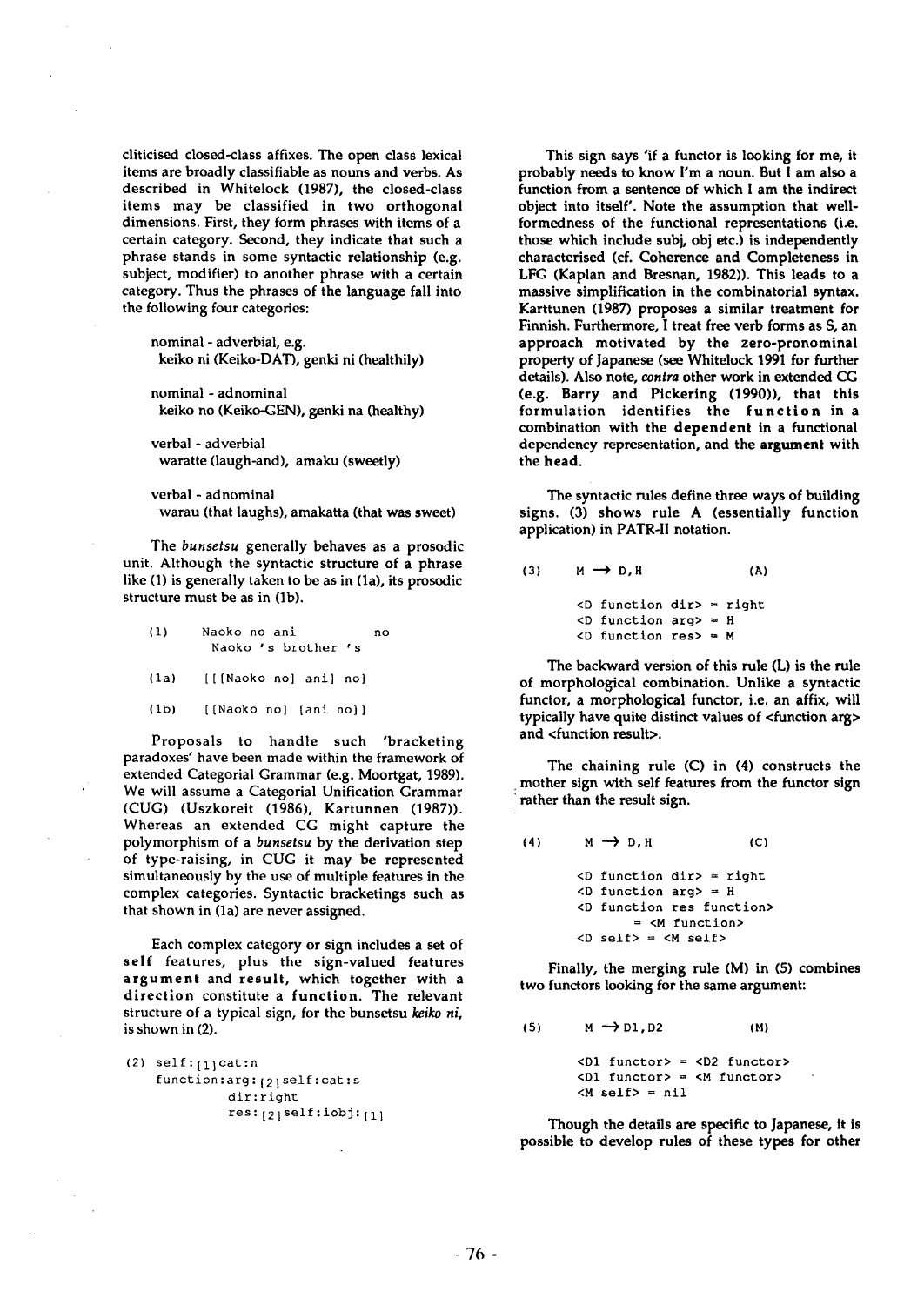languages. Like an extended CG, but unlike the Lambek calculus, CUG is not structurally complete (i.e. not every substring may be given an analysis). Merging and chaining both correspond approximately to composition in extended CG. However, the CUG formulation brings out the essential difference between them. A constituent built by chaining represents a head lacking a dependent, while merging combines dependents lacking a head. Their effect on derivation depends on the headedness of the language concerned. The main effects are summarised in Fig. 1 (where  $\le$ denotes truth equivalence).



Fig. 1 Derivationa! Equivalence

The important aspects of this model are as follows. First, all structures are directly generated by the grammar. The <=> is not a rule for deriving one structure from another. Secondly, the branching structure may be sensitive to constraints other than semantic ones. In particular, applicatively rightbranching structures may be given alternative, psychologically more plausible, analyses. Such analyses are useful in modelling intonation phenomena such as the prosodic bracketing of English phrases like (6) (generated using the English Chain rule), whose applicative bracketing is given in (6a).

> (6) [this is the dog][that bit the cat] [that chased the rat][that ...

(6a) [this[is[the[dog[that[bit[the[cat [that[chased[the[rat[that ....



THE PHONETICS OF PROSODY

Fig. 2 A pitch trace

Fig. 2 shows a pitch trace for the Japanese utterance (7) which will be used to introduce the major features of the prosodic organisation of the language.

(7) Sore-wa uma-i nomimono de-su That-TOP tasty-PRES drink COP-PRES

That is a tasty drink.



Fig. 3a Minor Phrases

In Fig 3a, the division of the utterance into minor phrases  $(\mu)$  (P&B's accentual phrase) is highlighted. A minor phrase shows exactly one pitch peak; in this utterance, the minor phrases correspond exactly to bunsetsu. In the section on minor phrasing below, we will look more closely at the relationship between the two.



Fig. 3b Tones and Accent

Fig. 3b draws attention to the distinction in shape between the first and the latter two minor phrases. The steep drop in pitch from *ma* to i in *umai,* and from *mi* to *m•* in *nomimono,* represents the pitch accent proper. The presence and location of a pitch accent is a lexical property, and its shape is fixed. In contrast, the gentle fall covering 'the *rewa* of *sorewa* is a result of *sore's* lexical specification as unaccented. In such cases, a lower pitch peak than the accented one is realised early in-the minor phrase. In fact, in minor phrases with a late accent, this early peak is also distinguishable, so this 'phrasal' tone can be assumed present in all minor phrases. Note the phonetic justification of this prosodic category as the domain of high tone linking.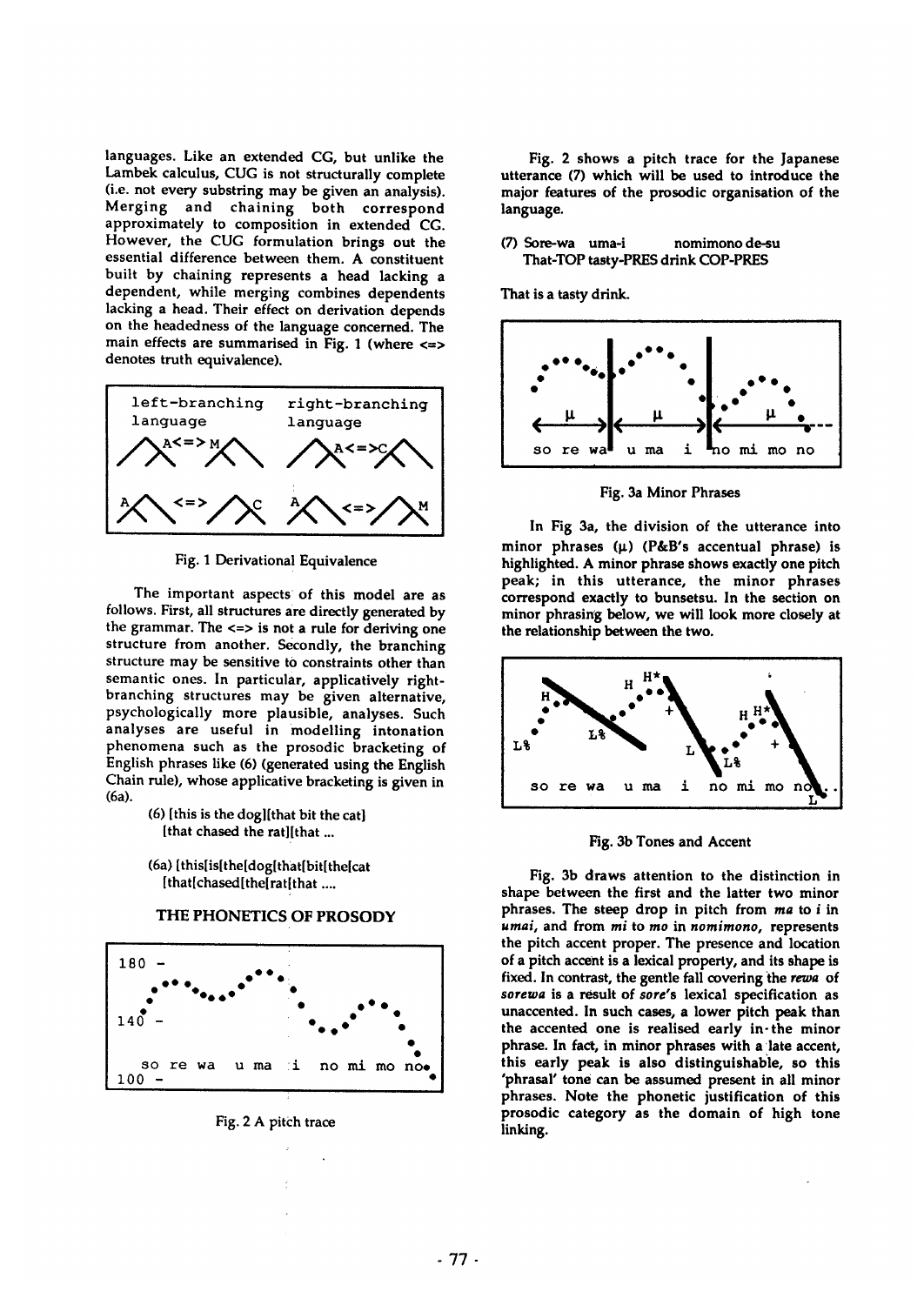The diagram is annotated according to the notation of Pierrehumbert (1980). The pitch accent is represented as a sequence of tones, here H+L, with the tone that is aligned with the text marked \*, hence H\*+L. The L tone of the accent is aligned with respect to this. The phrasal H tone and the boundary L tones, L%, are also shown. P&B clearly demonstrate that their sparse tone model, built from pitch accents, phrasal H tones and boundary L tones, is superior to the standard Autosegmental account (e.g. Haraguchi, 1977), where each mora has a fully specified tone. Their careful phonetic experiments show that pitch is a simple interpolation between certain critical points.

In this paper, the alignment of tones will not be considered. In English, the repertoire of pitch accents leads to phrases with a variety of tunes, including alignment contrasts such as that between H+L\* and H\*+L. But in Japanese, the tunes are restricted to the ones in (8).

| (8) (L%) H (L%) |                           | unaccented µ   |
|-----------------|---------------------------|----------------|
|                 | $(L_8)$ H $H^*+L$ $(L_8)$ | accented $\mu$ |

I have bracketed the boundary tones at both ends to indicate that they belong to both preceding and following phrases - they are ambiphrasal. More exactly, I treat a boundary tone between two minor phrases as a property of the major phrase which dominates both of them, though I don't discuss Ltone scaling in the paper.

In fig. 3c, the overall downward slope of the pitch trace is picked out. Such a slope, about 10Hz/sec, is often cited as an intonational universal and linked to physiological properties of the speech system. Experiments demonstrate that the second of two equal tones is typically perceived as higher. This phonetic property, declination, must be clearly distinguished from the phonological property downstep or catathesis, as also illustrated in fig. 3c.



Fig. 3c Declination and Downstep

The pitch difference between the accent H tones of the last two phrases is significantly greater than can be accounted for by declination alone. Several authors (Poser, 1987, P&B, Kubozono) have

demonstrated that this effect occurs precisely because an accent lowers all tones in a subsequent phrase. P&B quantify the fact of downstep with a speaker specific constant  $c$ , ( $\approx$  0.5, in a pitch range normalised to 1). In effect, a tone in a phrase following an accented phrase is c times the height it would be following an unaccented phrase. The prosodic category major phrase is justified phonetically as the domain of downstep; the precise character of major phrases is a point at issue in this paper.



Fig. 3d Schematic Pitch Trace

Fig. 3d shows a schematisation of the same pitch contour, correcting for declination and connecting adjacent peaks and troughs with straight line segments.

### THE STRICT LAYER HYPOTHESIS

ordered finite set of prosodic categories :  $\alpha \leq \Pi_0, \ldots$  $\overline{H}_n$  >, for example: The Strict Layer Hypothesis posits a totally

| < | prosodic word $(0)$ ,   |
|---|-------------------------|
|   | minor phrase $(\mu)$ ,  |
|   | major phrase $(\Phi)$ , |
|   | utterance $(V)$         |

Each local tree in a prosodic representation is licensed by a phrase structure rule of the form  $\Pi_i \rightarrow \Pi_{i-1}^*$ , for  $i \in 1...$  n. Thus a category of one type dominates all and only the categories of **one**  other type, and prosodic trees are fixed in depth and n-ary branching.

Acceding to Selkirk and Tateishi (S&T, 1989) the syntax-prosody mapping is then defined by associating with each  $\Pi_{\mathbf{i}}$ ,  $\mathbf{i} \in 0$ .. n, a parameter pair of the form:

 $\langle \cdot \rangle$  edge,  $\chi^{bar}$ , edge  $\in$  {left, right},

 $bar \in BAR$ , i.e. {lex, max, ...}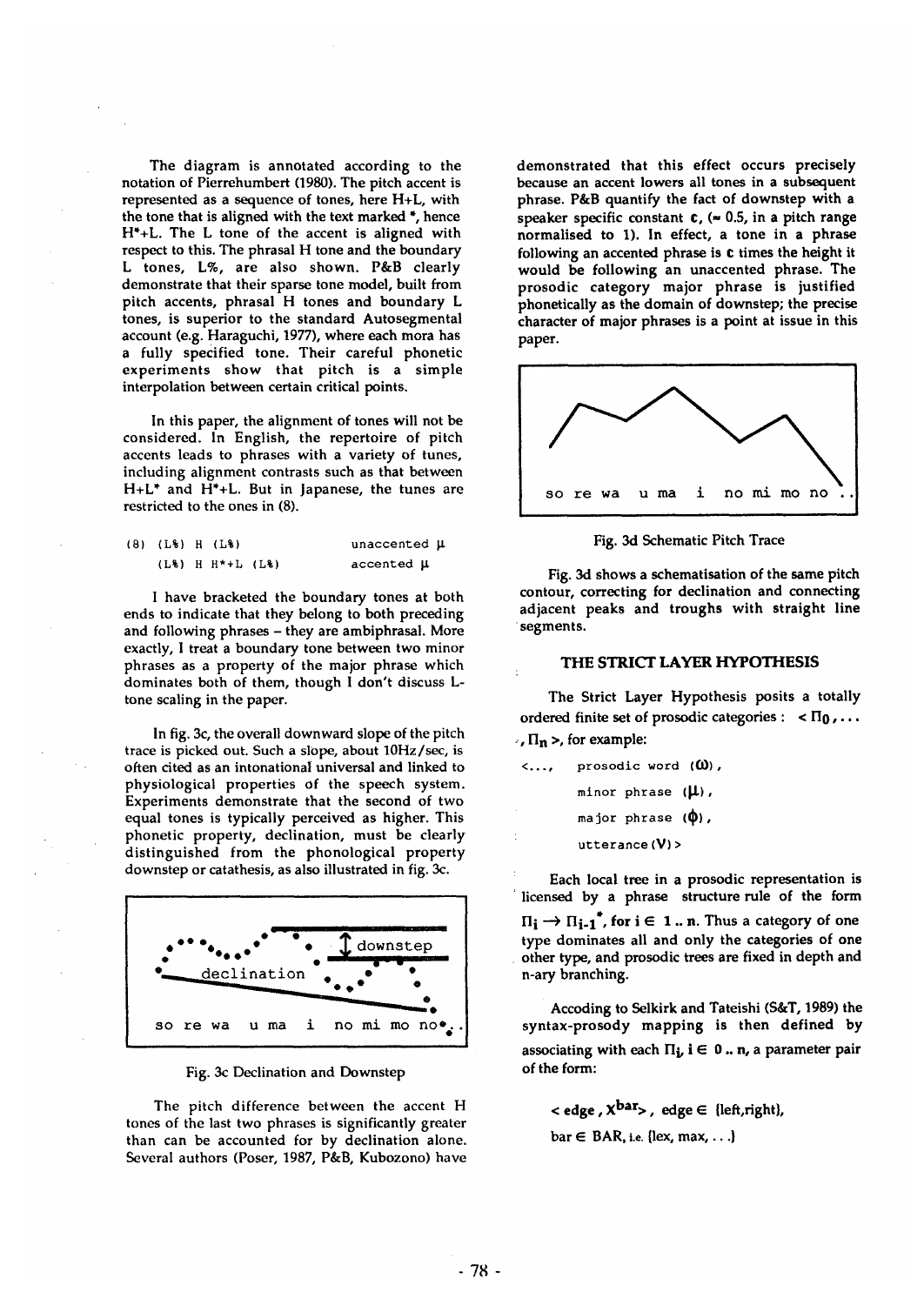The parameter settings entail that a prosodic boundary between constituents of category  $\Pi_i$  must coincide with the edge of a syntactic constituent of category  $X^{bar}$ . Note by SLH that a prosodic boundary between  $\Pi_i$  must also be a boundary between  $\Pi_{i}$ , for all  $j < i$ .

### MINOR PHRASING

For S&T, the edge parameter for Japanese prosodic categories is uniformly set to left. The  $X<sup>bar</sup>$ 

value associated with the major phrase ( $\phi$ ) is  $X^{\max}$ . Therefore, a major phrase boundary must appear at the left edge of any maximal projection.



#### Fig. 4 Minor Phrasing (S&T)

It is not easy to give such a straightforward account of minor phrasing. Under certain circumstances, a sequence of two bunsetsu may be realised as a single minor phrase. For S&T bunsetsu is never a syntactic category, but rather appears as

the prosodic category word  $(0)$ . It is the prosodic word rather than the minor phrase which has the parameter setting, in this case  $X^{lex}$ . So an upcoming lexical item must initiate a prosodic word, but may or may not initiate a minor phrase. The analysis is summarised in fig. 4. One slight methodological problem is that the prosodic word has no phonetic justification.

In the alternative analysis pursued here, two boolean-valued features major and minor are used to prosodically classify syntactic constituents. A single constituent may not be both  $\leq$  minor  $\leftrightarrow$  and  $\epsilon$ major  $\epsilon$  , though it may be neither. Each of these feature specifications is associated with characteristic phonetic equations. A constituent labelled <minor +> will contribute a constraint that relates the pitch of the H tones to the value of a register. A constituent labelled <major +> will

contribute two sets of constraints - over the relative values of its daughter's registers, and on the pitch of the intermediate L% tones. These constraints are discussed below.

The admissible prosodic labellings are defined as those which extend the following prosodic rules. In (9) (+ $\phi$ ), the mother is constrained to be a major phrase, while in  $(10)$  ( $\Phi$ ), the mother is constrained not to be a major phrase, though it may or may not be a minor phrase.

 $\mathbf{A}$ 

| (9)  | Mother $\rightarrow$ Left Right                                                    | (+V)      |
|------|------------------------------------------------------------------------------------|-----------|
|      | $<$ Mother major> = +<br>$Mother\, minor> = -$<br>$\langle$ Left major> = $\alpha$ |           |
|      | $\text{Left}$ minor> = $-\alpha$                                                   |           |
|      |                                                                                    |           |
|      | $\langle$ Right major> = $\beta$                                                   |           |
|      | $\langle$ Right minor> = - $\beta$                                                 | ÷         |
| (10) | Mother $\rightarrow$ Left Right                                                    | $(-\Phi)$ |
|      | $<$ Mother major> = -                                                              |           |
|      | $\text{cLeft}$ major> = -                                                          |           |
|      | $Left \; \text{minor} > = -$                                                       |           |
|      | <right major=""> = -</right>                                                       |           |
|      | $\langle$ Right minor> = -                                                         |           |

Note how the category major phrase is recursive (or compound, in the sense of Ladd (1990)), while minor phrase is a single layer.

The syntax-prosody interface (SPI) is defined as a subset of <prosodic rules X syntactic rules>. For instance, the optionality of minor phrase formation

follows from the inclusion of  $\langle +\phi, A \rangle$  and  $\langle -\phi, A \rangle$  in SPI.



**Fig.** 5 A problem for SLH

### S&T assume that a minor phrase boundary may

never appear within a bunsetsu  $(0)$ . However, Kubozono shows that such phrasings can occur, when the phrase contains both an accented lexical item and a particle with its own accent, such as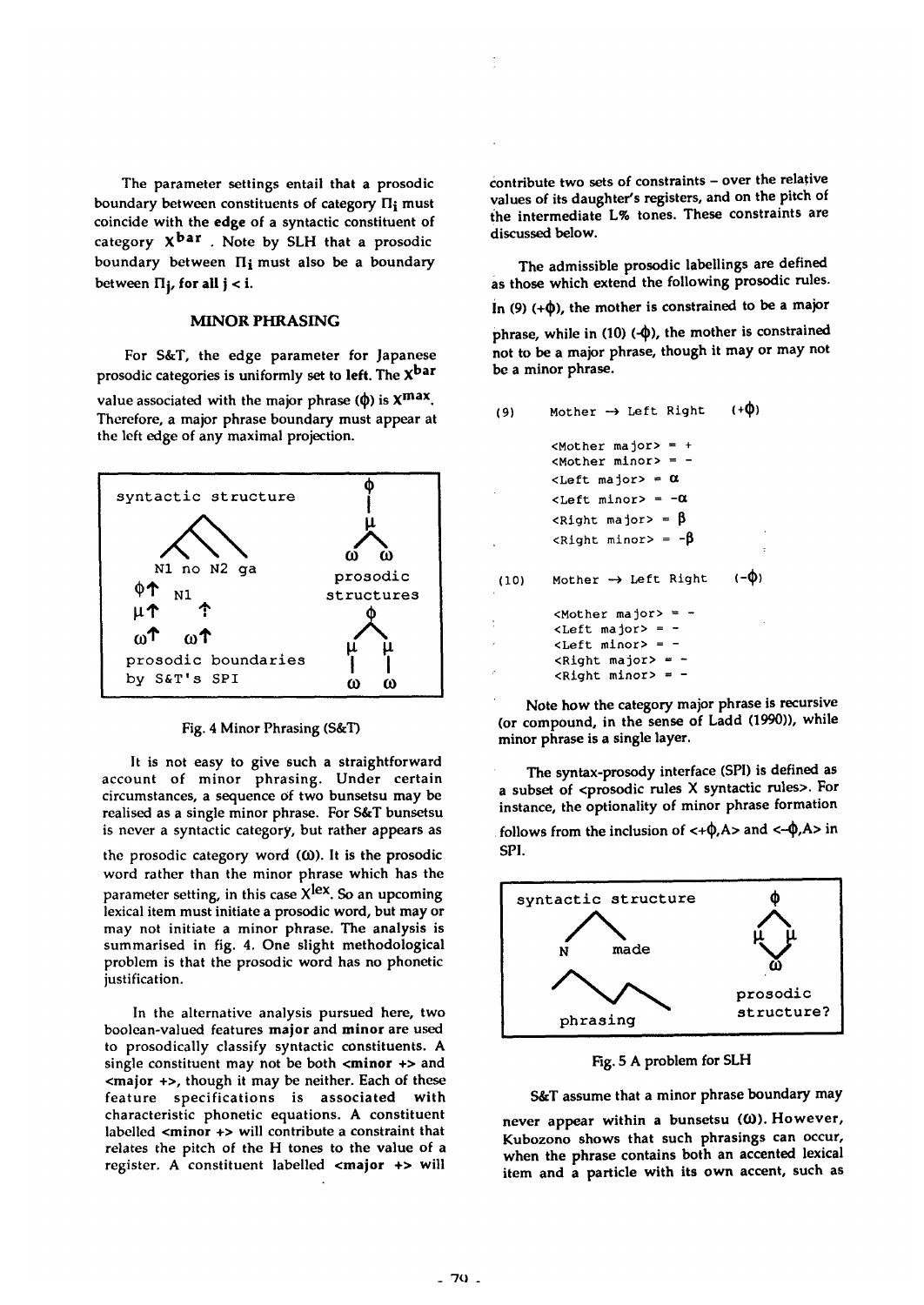*made,* 'up to'. The SLH cannot license structures as in fig. 5. In the theory assumed here, this data is simply described by the inclusion in SPI of  $\langle +\phi, L \rangle$ as well as  $\langle -\phi, L \rangle$ .

# TONE SCALING

**Two-element phrases:** When two minor phrases are combined, the accentedness of the first element provides the strongest constraints on the form of the second - if the first element is accented, the second element is downstepped. In addition, an accented element is higher than an unaccented one (this is true of previous L% tones as well as H tones).

We associate with the prosodic rule  $+\phi$  a scaling equation as in (11):

```
(11) Mother \rightarrow Left Right (+\phi)
   \langleRight register> =
       f (<Left register>, 
           <Right downstep>)
```
If the values of these features are real, normalised to speaker range, and f is multiplication, this treatment is very similar to P&Bs. I assume the feature <Right downstep> takes the values  $d^n$  (n ≥ 0), where n is the number of downstepping tones in Left and d is the speaker specific constant (<1) that determines the quantitative aspects of downstep.

For each constituent Phrase labelled <minor +>, a set of equations as in (12) is added to the constraint pool:

```
(12) <Phrase accent pitch> =
      <Phrase register> 
<Phrase phrasal high pitch> = 
      g(<Phrase register>,u)
```
This continues to follow P&B (with  $g =$ multiplication) and  $u$  (<1) a speaker constant representing the ratio of phrasal to accent high.

**Three-element phrases:** Kubozono considers three element phrases and contrasts the intonation of those with right and left branching applicative structures. For instance, fig. 6 contrasts the two cases in (13), in which all elements are accented. The difference between the second peaks in the two structures is significant at  $<$  1%, the difference between the third at <.1%.

(13a) ao'i o'okina me'ron (right branching) blue big melon (13b) ao'i re'monno nio'i (left branching) blue melon smell

 $H1$  $H<sub>2</sub>$ н3

Fig. 6 Three-element Phrases

To describe this, I assign a metrical labelling to a derivation. I assume that *contra* English, **the**  primary phonetic exponent of such labelling in Japanese is pitch, that is, the H tones in stronger constituents are higher. The labelling associated with the A (and C) rule is as follows:

```
In a structure of the form: 
  [A X Y] or [C X Y]Y is strong iff it branches
```
This gives the following labellings for the trees in fig. 6.

a)  $[W [S SN] ]$  b)  $[[S SN] W]$ 

Labelling rules may of course be overridden by discourse factors. Space precludes a detailed description of prominence projection, that is, the correlation of metrical labelling with discrete terminal grid values. Note that the standard Liberman and Prince convention equates the grid values of the last element in the two cases, in conflict with the data. One formulation would assume a feature, say prominence, which takes the values 1 or p (>1) as a constituent is labelled W or S. Downstepping and prominence interact, with the formulation in (14) replacing that given in (11) above:

```
(14) <Right register> = 
          f(<Left register>, 
            <Right downstep>, 
            <Right prominence>) 
  <Left register> = <Mother register>
```
Note that the register of a constituent is that of its left daughter. If the entire phrase is given **the**  register value 1, and f is multi-plication, the **high**  tones in fig. 6 receive the following pitch values.

Right-branching case  $H2 = H1 * d * p = d * p$  $H3 = H2 \times d$  =  $d^2 \times p$ Left-branching case  $H2 = H1 * d * 1 = d$  $H3 = H1 \star d^2 \star 1 = d^2$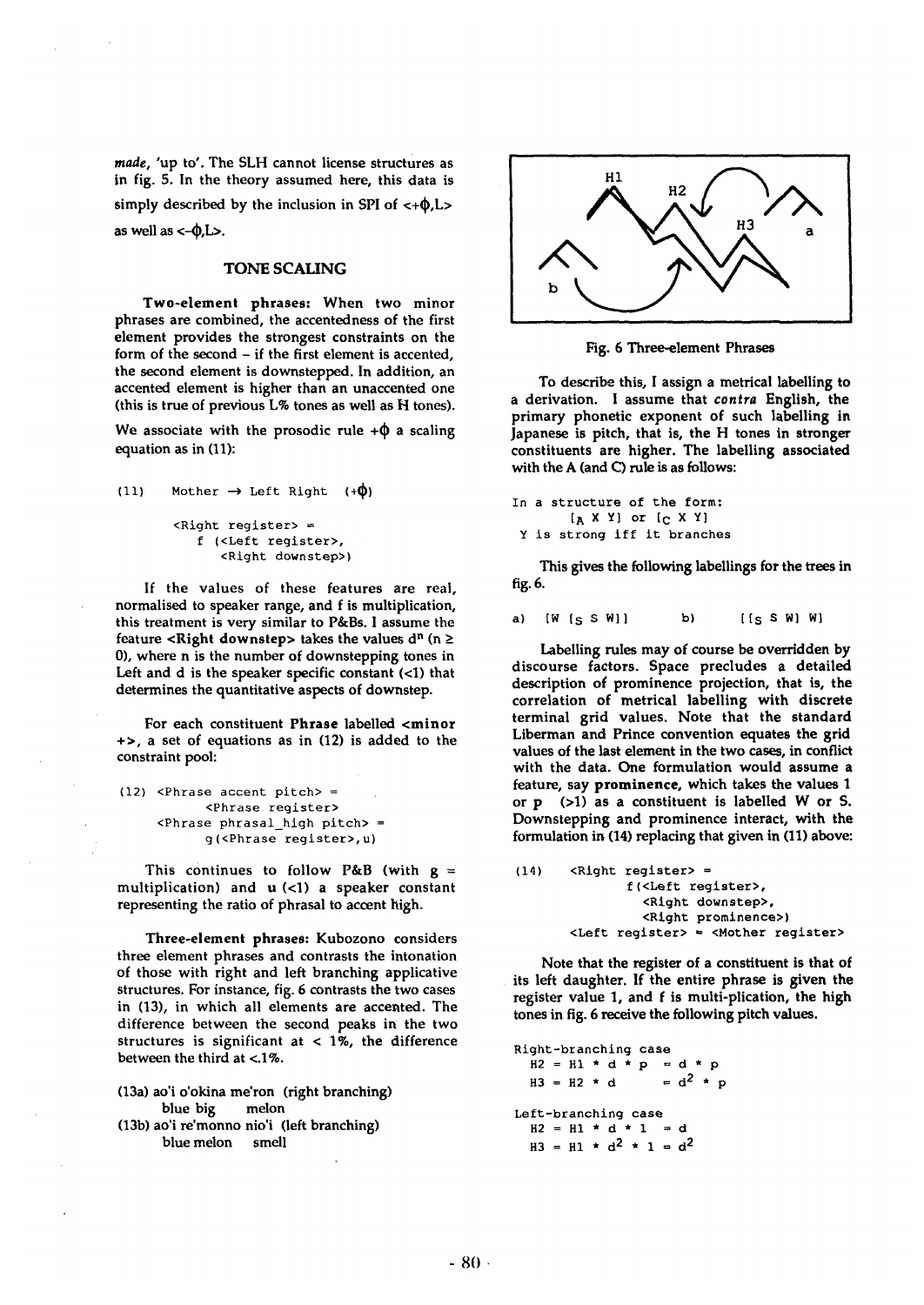These figures capture the fact that both second and third elements in the right-branching structure are boosted with respect to their left-branching counterparts.

S&T's data shows the same effect as that of Kubozono in fig. 6. Their analysis is schematised in fig. 7. The difference between the two cases follows from the binary opposition downstep/no downstep. However, this analysis is no longer supported by Selkirk (p.c.), following Kubozono's clear demonstration that downstep does apply in right-branching phrases. If the first element of a right branching phrase is unaccented, the second element is even higher.



Fig. 7 Three-Element Phrases (S&T)

Four-element phrases: When we turn to fourelement phrases, we find further evidence for recursively structured prosodic domains. Fig. 8 summarises Kubozono's data. All trees represent applicative structures. In structures 1 and 2, the first two elements are a dependent and its head, indisputibly a constituent. In structures 3 and 4, the first two elements are dependents of the same head. This is a non-standard constituent built by the Merge rule. Syntactically, such a constituent appears in coordinate sentence constructions with "gapped' pre-final verbs. Finally, in structure 5, the first two elements do not form a syntactic constituent of any sort, being a head and the dependent of different head.

These functional equivalence classes correlate closely with the relative heights of the two pitch peaks -- the tighter the connection between the two elements, the lower the second peak. This account compares favourably with other theories that only postulate one such relationship, such as Lambek grammar where every pair of phrases is a constituent, or those with two, such as phrasestructure grammar, or Barry and Pickering's (1990) version of Lambek with dependency and nondependency constituents.

However, in principle Barry and Pickering's model could generalise as follows. They characterise any string whose analysis involves abstraction over a function symbol as a non-dependency constituent. But as many further distinctions as the data warrants may be made by considering the number of functors abstracted over. Kubozono's data for four-element phrases supports the case for at least three distinctions (no functor abstraction, one, more than one). Whether further distinctions need to be supported is unclear, as the systematic phonetic exploration of five-element phrases has yet to be carried out.



Fig. 8 Four-Element Phrases

## CONCLUSIONS

A constraint-based model of syntax and prosodic phonetics has been introduced and analyses of Japanese phonological phenomena have been outlined. Space precludes detailed consideration of the model's application to other dialects and languages. However, a similar model has been argued for by Briscoe (pc) on the basis of English.

The model has been implemented in a Prolog version of PATR-II augmented with a simultaneous equation solver. Most of the data given above have been described with varying degrees of accuracy. Formulating and testing the predictions of diverse hypotheses with the system is easy due to the basic generative approach. Further cycles of phonetic experiments and modelling of the results are needed to distinguish between alternative analyses and refine the accuracy of the model.